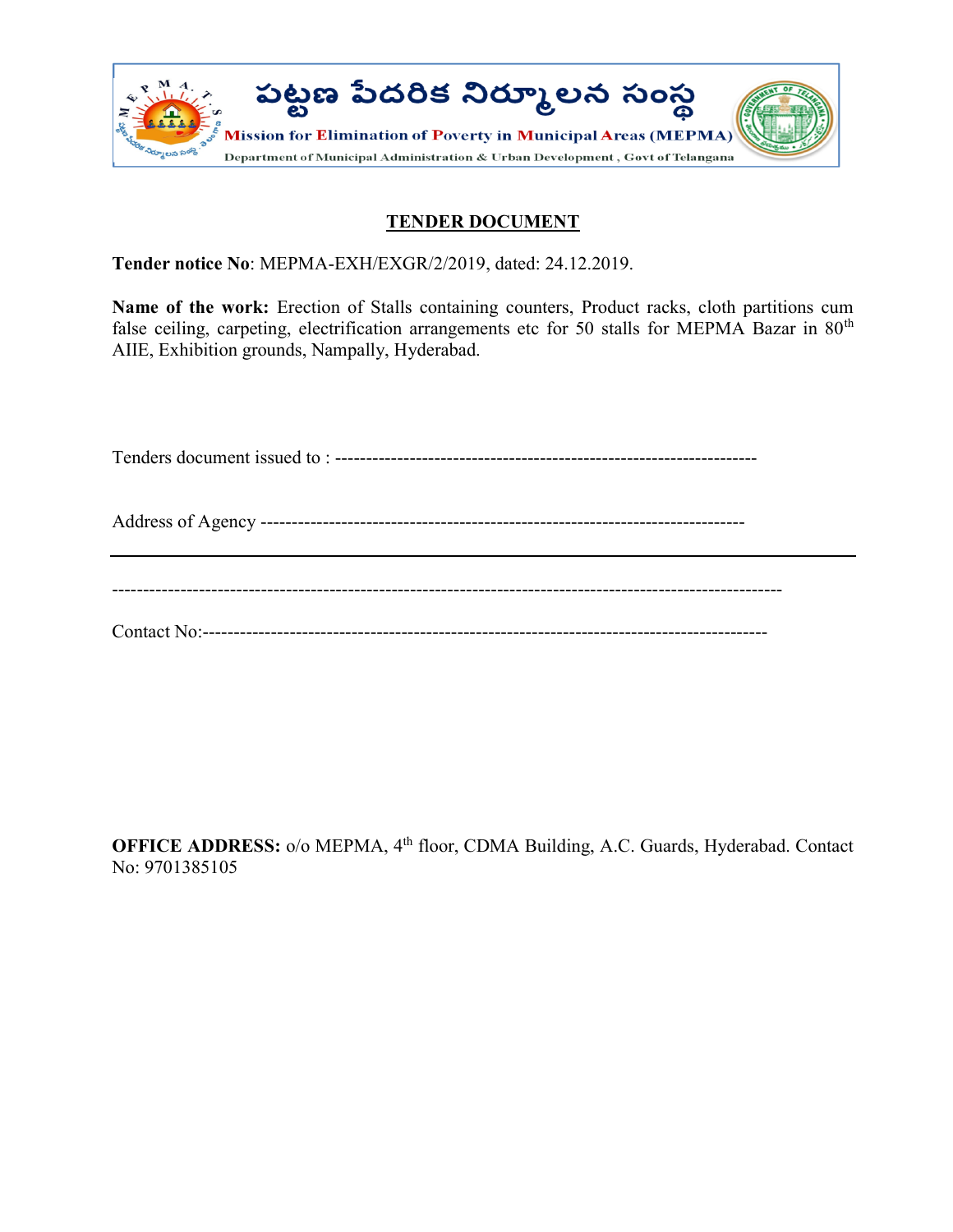### GENERAL CONDITIONS

BACK GROUND: MEPMA is a Govt. Organization registered under society's registration Act under Municipal Administration & Urban Development, Govt of Telangana for implementing the various Govt. schemes related to elimination of poverty in urban areas.

MEPMA is facilitating for participation of Urban SHGs, from the all ULBs in Telangana, in the 80th All India Industrial Exhibition to be conducted at the Exhibition grounds, Nampally, Hyderabad from  $1<sup>st</sup>$  Jan' 2020 to  $15<sup>th</sup>$  Feb 2020 For this purpose 50 stalls were allotted to MEPMA, for which the sealed tenders are invited from the interested agencies and having previous experience in erecting of stalls in Exhibition. The estimated amount is Rs. 7920/- per each stall.

#### Scope of Work:

- 1. Construction of temporary stalls (fabrication work with cloth) in the space under already constructed shed, to withstand for about 45 days during exhibition period, for exhibiting and sale of the various products made by urban self help groups.
- 2. Providing steel racks for placing the products.
- 3. Construction of temporary arch at main entry and at VIP entrance.
- 4. Providing required electrification to each stall and illumination to the common passages and elevation arches
- 5. Carpeting for the entire area.
- 6. Providing 2 plastic chairs per stall.
- 7. Providing security guards for security and maintaining the public.
- 8. Cleaning and maintain of the stalls area by sweepers.

Note: The works shall be carried out as per the specifications mentioned in Terms & Conditions.

Last Date of submission: The last date for submission of filled in tenders duly signed is 28.12.2019 at 3.00 PM to o/o MEPMA, 4<sup>th</sup> floor, CDMA Building, A.C. Guards, Hyderabad. Ph.No: 9701385105. Tenders will be opened on the same day at 4.00 PM. No tender will be accepted after the stipulated time.

Period of completion of work: Work shall be completed within 3 days from issue of work order.

The decision of the MD, MEPMA will be final, in view of the time bound nature of work.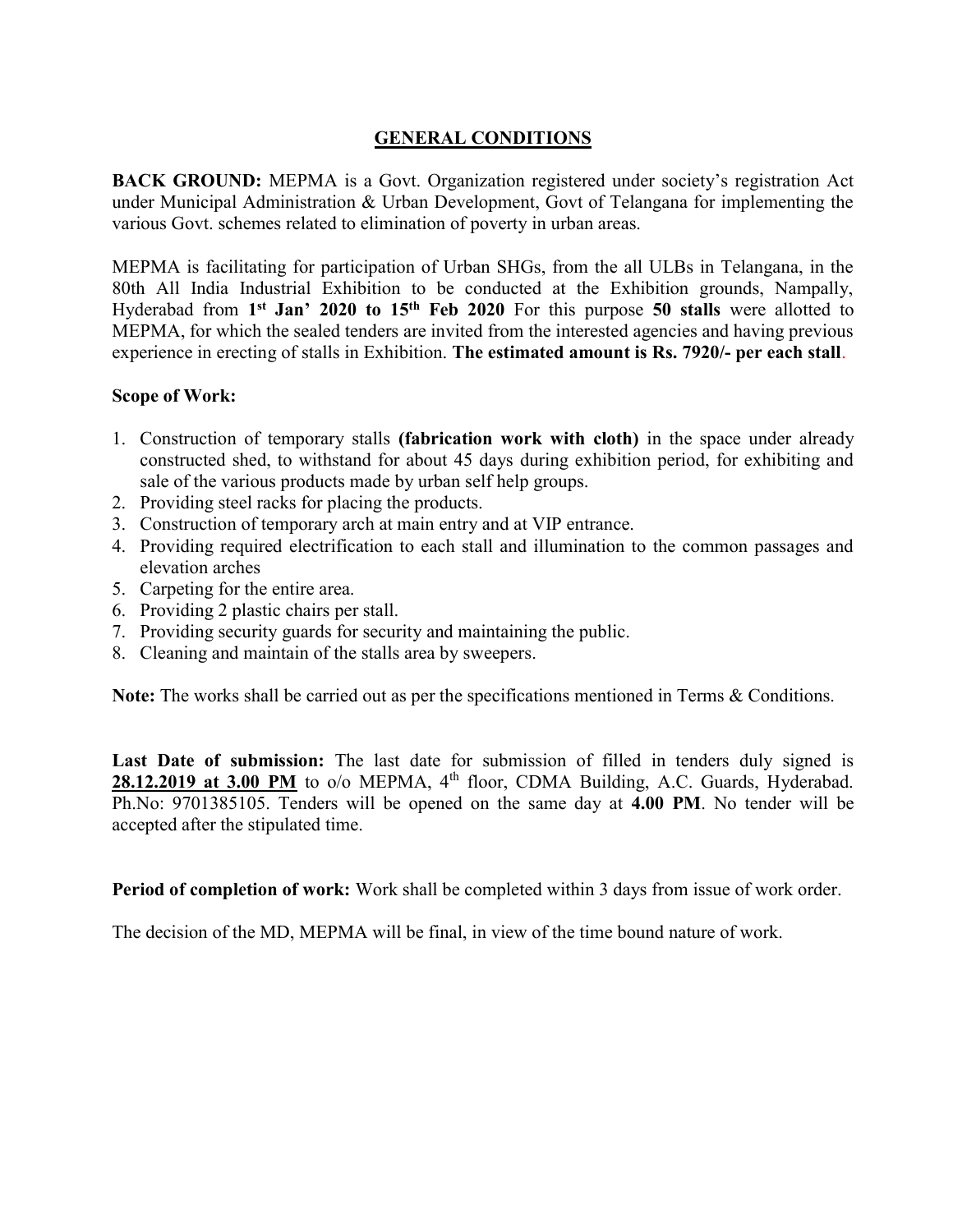# Terms and conditions

- 1. All the stalls and other arrangements shall be provided as per the specifications and as per the instruction of the department and shall be maintained for 45 days.
- 2. The Agency shall take the responsibility of designing the stalls such that no harmful incidents happen. MEPMA will not take any responsibility in this regard.
- 3. The Agency shall have minimum of 2 years experience in execution of similar works.
- 4. In case of delay or non start of work as per the instructions of the department or delay in handing over of the completed work, penalty up to 10% on the amount of work order will be levied. MD,MEPMA has the powers of taking decision for imposing more penalty, even cancellation of work awarded, in case irresponsiveness in completion of work.
- 5. The specifications may be subject to modifications, depending upon site conditions agreeable by both parties.
- 6. The quantum of work mentioned in the schedule is only tentative and the payment will be made on the actual work done at site which shall be carried out as per the instructions of the department. The department has the discretionary powers to decrease or increase the quantum of the work mentioned in schedule as per the requirement during the execution.
- 7. The Agency shall quote the most competitive rates on an average per stall in the column mentioned for the purpose in the **financial offer**. The total amount shall be mentioned both in words and numbers. The financial offer shall be signed by the authorized representative of the agency at the space mentioned for the purpose.
- 8. The rates quoted by the Agency shall be inclusive of all taxes, what so ever applicable to the contract, as per the existing rules in force.
- 9. The agency shall quote his rate in terms of unit rate per each stall for execution of stalls with the specifications mentioned in this document at clause 10.

### 10. Specifications:

- a) Erection of stalls (fabrication work with cloth on hire basis) of sizes from 9ft. X 8ft. and 8ft in height by providing partitions between stalls , falls ceiling with necessary support bellies, covering to the counter bench with total 17200 Sqft area (approx.)
- b) Providing minimum 671 ft counter for full width of the stalls made of rubber wood with size of 2ft width and 3ft height with foldable top arrangement for entry to stalls including cost of material, transportation, labour for erection, maintenance etc for 45 days etc.
- c) Providing steel display racks with painting with 3ft x 7ft ( 21 square feet) or any other size on hire basis required as per site requirement including cost of material, transportation, labour for erection, maintenance etc for 45 days etc complete with 2100 Sqft area (approx.)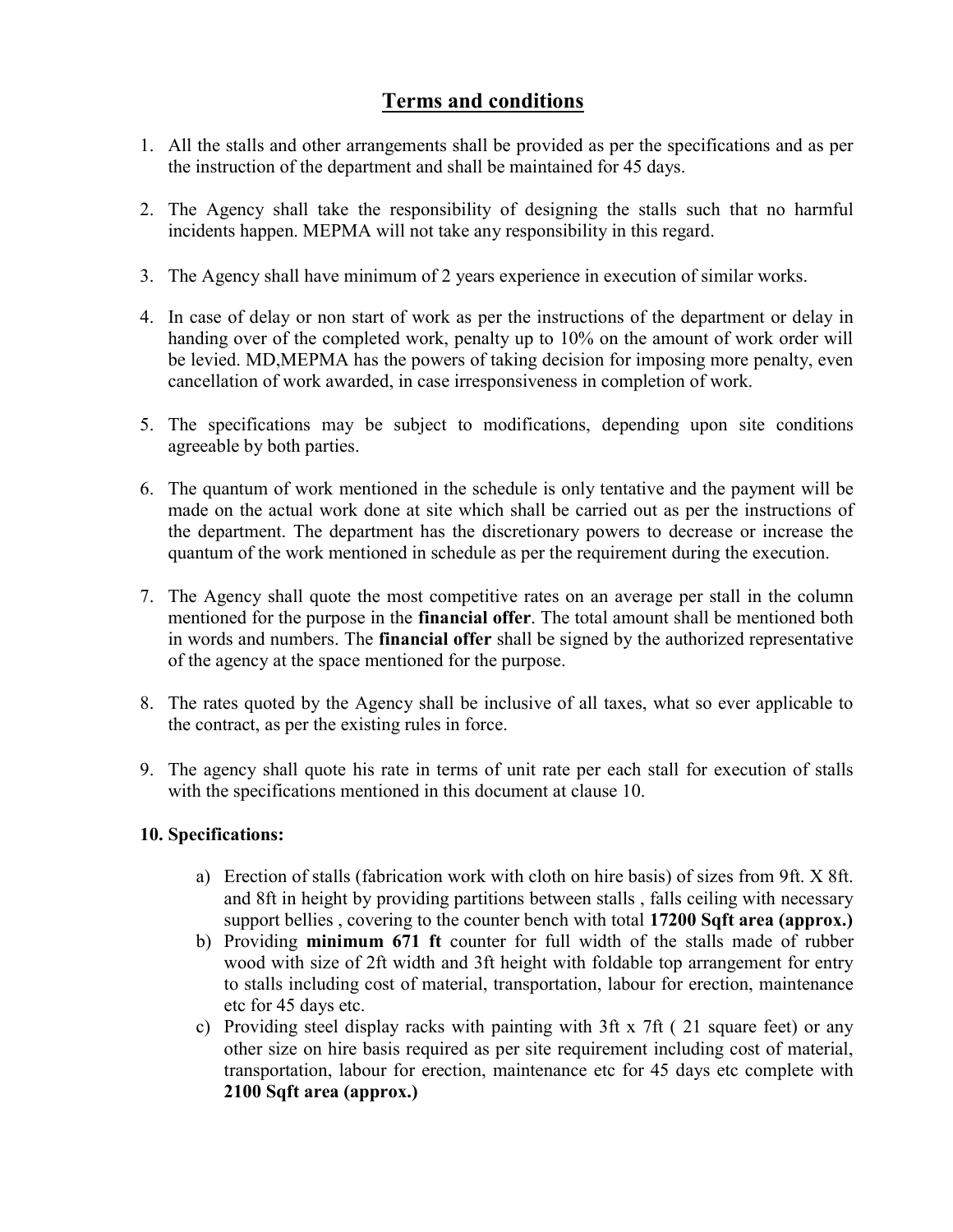- d) Providing plastic chairs (without hands) in the stalls minimum 100 Nos for SHG members on hire basis including transportation, labour for erection, maintenance etc for 45 days as per the directions of the department.
- e) Supply and Labeling of name of the institution / unit and numbering of stalls on flexi of size 4ft x 1ft. including cost of material, transportation, labour for erection, maintenance for 45 days etc complete as per the directions of the department with 150 Sqft area (approx.)
- f) Providing green/red carpet in all stalls and passages including leveling of site as per site condition convenient to the visitors on rent basis including transportation, labour for erection, maintenance etc for 45 days etc complete as per directions with 4500 Sqft area (approx.)
- g) Elevation arch 18ft. X 5.5 average Ht.(with 2ftx 2ft size pillars boxes of height 10- 2nos) and 90ft X 5.5 avg ht.ft (with 1ftx 1ft size pillars boxes of height 10'-2nos) with elevation as approved by the department including procurement of required supports and made of 6mm fly wood on hire basis etc, complete with 306 Sqft area (approx.)
- h) Supply and fixing of minimum 100 nos. of tube lights 60/38 W on hire basis including switches for on/off at suitable points for illuminating to stalls and the passages and other areas as directed by the department including transportation to site , labour charges.
- i) Supply and fixing of minimum 10nos. of 1000W mercury lights on hire basis on hire basis for illuminating the elevation arches for high lighting the MEPMA exhibition space and other areas as directed by the department including erection of lights with all required supports.
- j) Providing minimum 10 Electrical power points with 3 pin socket and switch including required cable including cost of material, transportation, labour for erection, maintenance etc for 45 days complete as per the directions of the department.
- k) Providing minimum 10 Bed lamps for night time including switches including required cable including cost of material, transportation, labour for erection, maintenance etc for 45 days complete as per the directions of the department.
- l) Providing qualified and trained security guards 3 members  $\omega$  8 hr on rotation basis for watch and ward for 24 hours for all stalls with uniform and ID cards provide with a cell phone for communication for 45 days including all taxes applicable etc.
- m) Providing qualified and trained sweepers 2 no for maintain the premises clean with uniform and ID cards provide for 45 days including all taxes applicable etc. complete as directed by the department.

## 11. Payment condition :

- a. No advance payment will be made to the successful Agency
- b. 60% payment will be made after satisfactory completion of the erection of work in full shape as per tender conditions.
- c. Balance payment will be made after completion of the exhibition.
- d. Proportionate amount shall be paid as per actual quantity executed.
- 12. The agency shall install fire safety measures, including placing 5 fire extinguishers ready in emergency.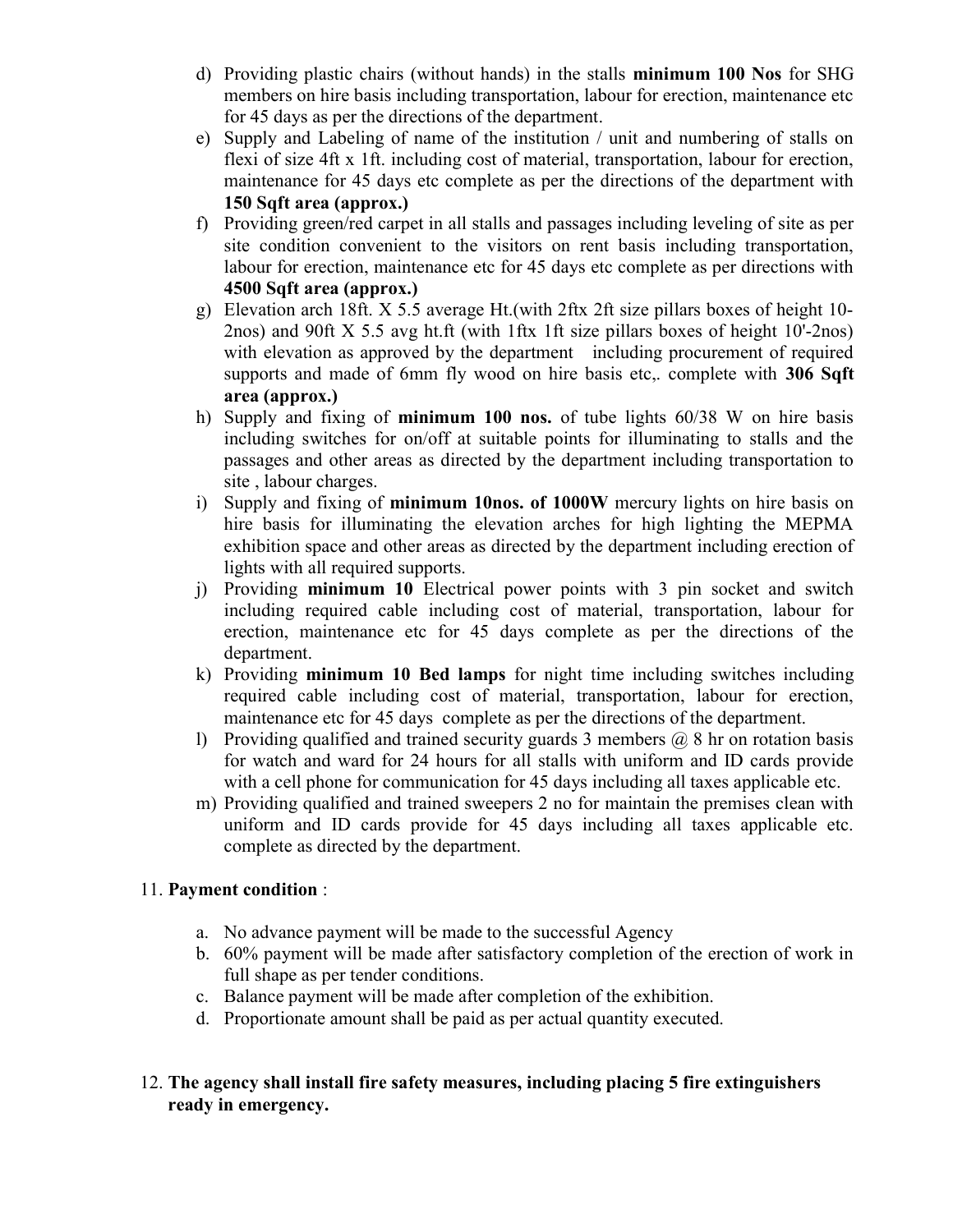- 12. The sealed Tender shall be submitted along with an EMD amount of Rs.25000/-
- 13. The bidders shall submit Rs. 2,000/- (Rupees Two Thousand only) (non-refundable) in the form of Demand Draft in favor of "Mission Director, MEPMA" issued by any Nationalized/ Scheduled Banks in India and payable at Hyderabad towards the cost of RFP document (the "Bid Processing fees").
- 14. Any Bid not accompanied by the Bid Processing fees and EMD shall be rejected by the Authority as non-responsive.
- 15. 14. The MD, MEPMA reserves the right to reject any or all bids without assigning any reason. Conditional bids in any form what so ever shall be liable to be rejected out rightly.
- 16. The agency is responsible for observing the existing labour laws in force during the execution of work.
- 17. The department is not responsible for any damages / thefts happened for the Articles / items so installed for whatever reason.

 Sd/- MISSION DIRCTOR